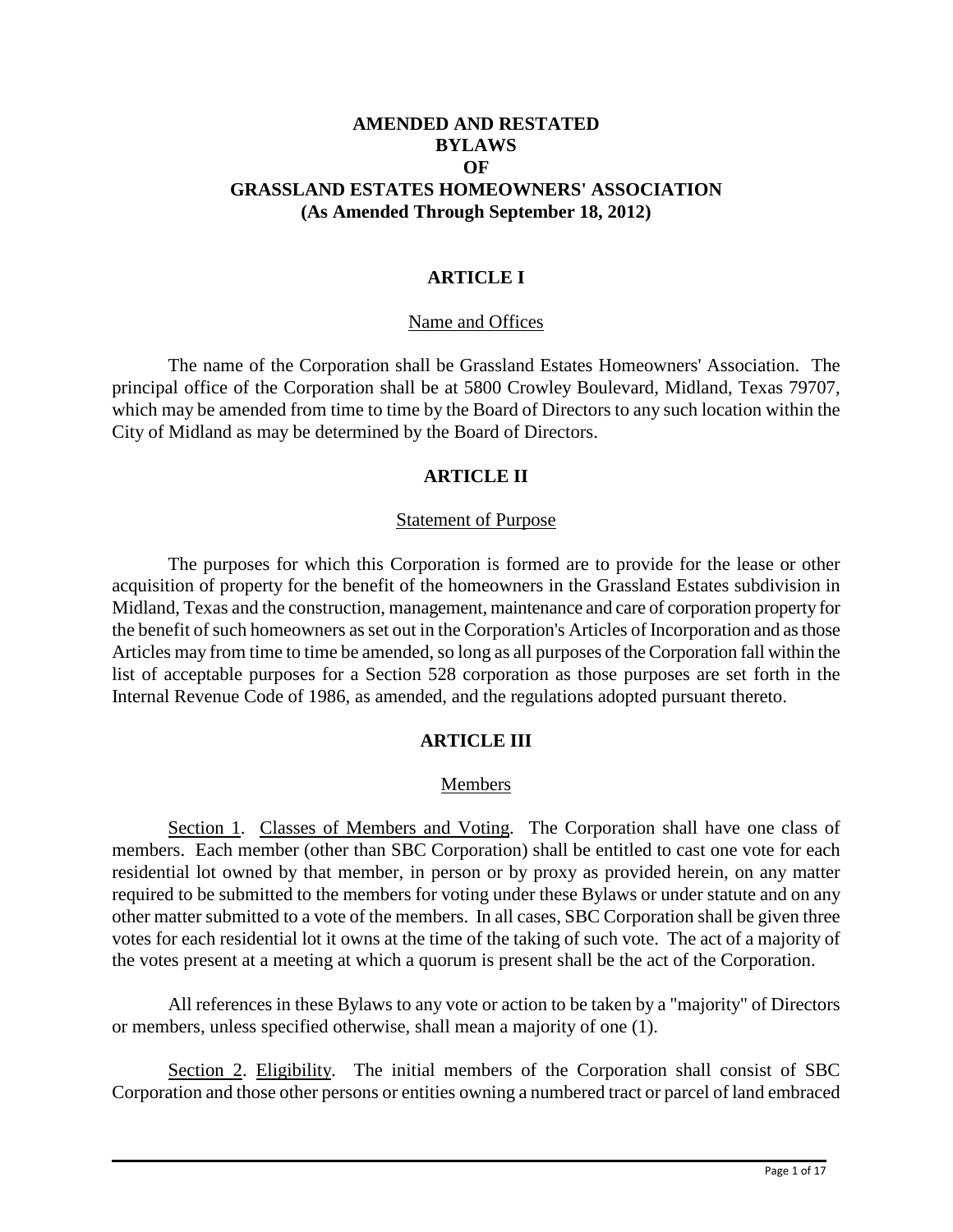by any present or future plat of Grassland Estates, subdivision (exclusive of those portions of the Grassland Estates subdivision as may be specifically excluded by SBC Corporation) upon which residential buildings and appurtenances approved by the Corporation may be built (other than a licensed builder who does not own an occupied residence on such lot or tract) unless such owner purchased the lot prior to December 17, 1990 and has subsequent to that date executed an election to be excluded as a member of the Corporation. Any owner of more than one lot with one residence thereon (other than SBC Corporation) shall be considered to be the owner of one lot for the purposes of membership in the Corporation and for assessment. The foregoing is not intended to include persons or entities who hold an interest merely as security for the performance of an obligation. A membership in the Corporation shall not be transferred, pledged, or alienated in any way except on the sale of a member's property in the Grassland Estates subdivision (and then only to the purchaser thereof), by intestate succession, testamentary disposition, foreclosure of mortgage of record or other legal process or by the relinquishment of membership upon the execution of an election to be excluded from the Corporation. Each record owner of property in the Grassland Estates subdivision (other than SBC Corporation) shall be entitled to one membership in the Corporation and one vote. If a Lot is owned by more than one person ("joint owners"), all such joint owners shall designate to the Corporation in writing the name of the person entitled to vote said membership. Such person may be changed from time to time in a writing signed by all joint owners. The initial written designation or any subsequent written designation shall become effective upon actual receipt by the Corporation. Only the designee shall be entitled to vote a matter and count towards a quorum, majority or other count of members of the Corporation. If no such designation is made, the person listed on the tax rolls, if a joint owner, shall be deemed the owner entitled to vote the membership interest. If no joint owner is listed on the tax roll or if more than one owner is listed thereon, the first joint owner listed in the earliest conveyance of the current ownership of the Lot shall be deemed the voter of the membership interest. At the discretion of the Board of Directors no certificates of membership need be issued, and if certificats are not issued, membership shall be evidenced by an official list of members kept by the Secretary of the Corporation.

Section 3. Termination of Membership. Any member who ceases to qualify for membership under the provisions of Section 2 of this Article shall automatically cease to be a member.

Section 4. Number of Members. The maximum number of members of the Corporation shall be unlimited.

Section 5. Voting. The voting rights of a member may be cast or given in person or by proxy at a meeting of the Corporation, by absentee ballot, or by electronic ballot. An absentee or electronic ballot may be counted as an owner present and voting for the purpose of establishing a quorum only for items appearing on the ballot and may not be counted, even if properly delivered, if the owner attends any meeting to vote in person, so that any vote cast at a meeting by an owner supersedes any vote submitted by absentee or electronic ballot previously submitted for that proposal, and may not be counted on the final vote of a proposal if (i) the motion was amended at the meeting to be different from the exact language on the absentee or electronic ballot or (ii) it is determined by the Board of Directors that at the time the vote was to be counted, the owner was not the person properly designated to vote the membership under Section 2 of this article above. Each absentee and electronic ballot shall provide each proposed action and an opportunity to vote for or against each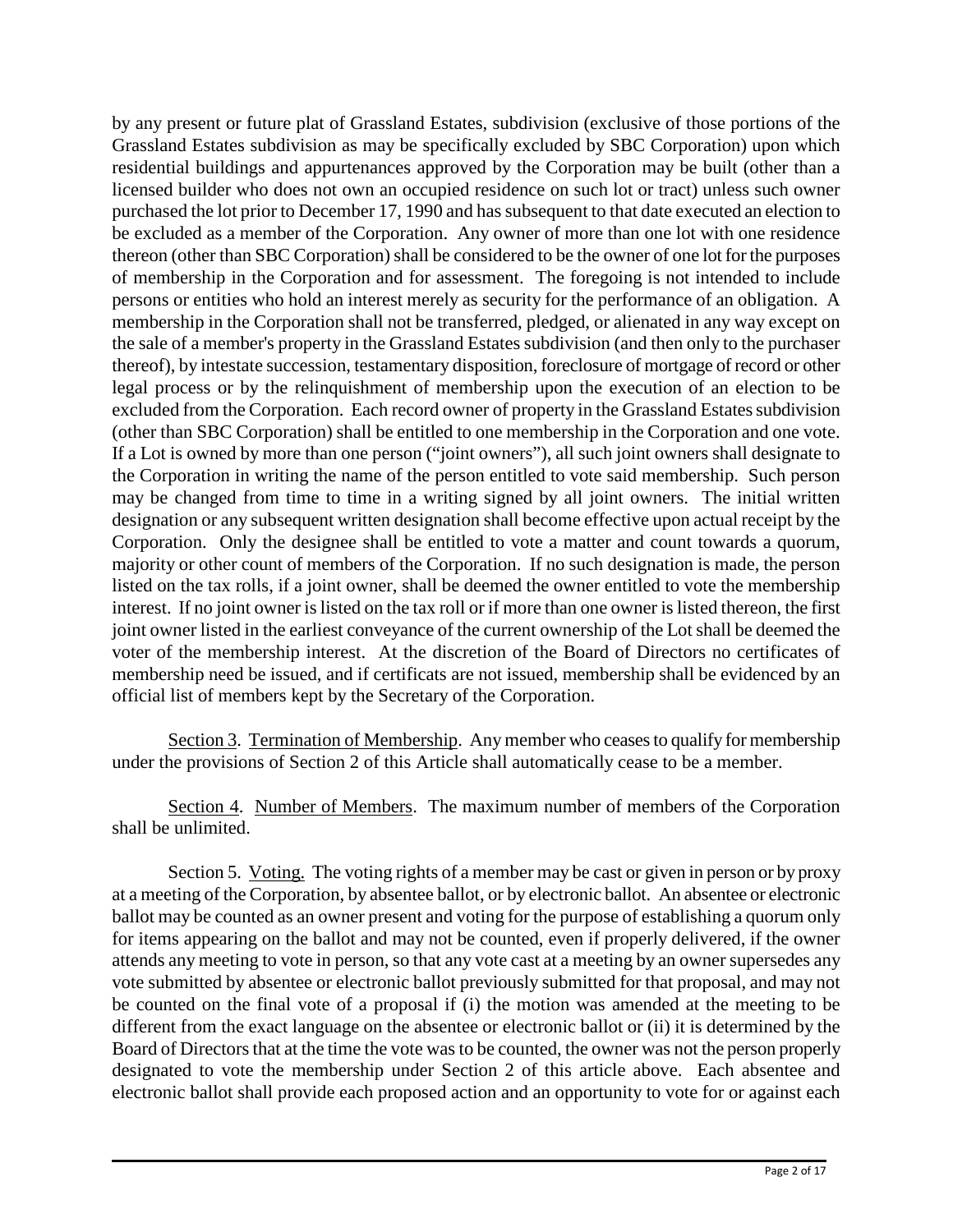proposed action and instructions for delivery of the completed ballot, including the delivery location, and the following language: "By casting your vote via absentee [or electronic] ballot you will forgo the opportunity to consider and vote on any action from the floor on these proposals, if a meeting is held. This means that if there are amendments to these proposals your votes will not be counted on the final vote on these measures. If you desire to retain this ability, please attend any meeting in person. You may submit an absentee ballot and later choose to attend any meeting in person, in which case any in-person vote will prevail." For the purposes of this section, "electronic ballot" means a ballot given by: e-mail; facsimile; or posting on an Internet website, as each may be offered and/or directed by the Corporation for which the identity of the property owner submitting the ballot can be confirmed and for which the property owner may receive a receipt of the electronic transmission and receipt of the owner's ballot. If an electronic ballot is offered via an Internet website, a notice of the ability to vote by such means will be sent to each owner that contains instructions on obtaining access to the posting on the website.

# **ARTICLE IV**

# Meetings of the Corporation

Section 1. Annual Meeting. An annual meeting of the members of the Corporation, at which the members shall elect persons to serve on the Board of Directors, as hereinafter provided, and to transact such other business as may be placed before it, shall be held each year on such date as may be specified by the Board of Directors. Unless otherwise specified, the annual meeting shall be held on the fourth  $(4<sup>th</sup>)$  Tuesday of April each year at 6:30 p.m. at the principal office.

Section 2. Special Meetings. Special meetings of the Corporation may be called by the President, and special meetings of the Corporation shall be held upon the affirmative vote of twothirds (2/3) of the Directors then in office or upon the written request of no fewer than ten percent (10%) of the members of the Corporation.

Section 3. Time and Place. The Board of Directors shall designate the time and place of all meetings, annual and special, of the Corporation; provided, however, that all such meetings shall be held within the City of Midland or at such other place designated by the Board of Directors.

Section 4. Notices of Meetings. Written notice of each meeting of members of the Corporation shall be given to each member by posting same on the Corporation's website and by emailing same to all members maintaining an email address on file with the Corporation at least seventy-two (72) hours before the meeting is held. Each notice shall indicate the date, time and place of the meeting and the order of business to be considered. In addition to the foregoing notice, for any meeting in which an election or vote of the members is anticipated to occur, not later than the 10th day or earlier than the 60th day before the date of the meeting, the Corporation shall give written notice of the election or vote to each member in accordance with Texas Property Code Sec. 209.0056, as same may be amended from time to time.

Section 5. Quorum. At any annual meeting of the members of the Corporation, the presence of fifteen or more members eligible to vote at such annual meeting in person or by proxy shall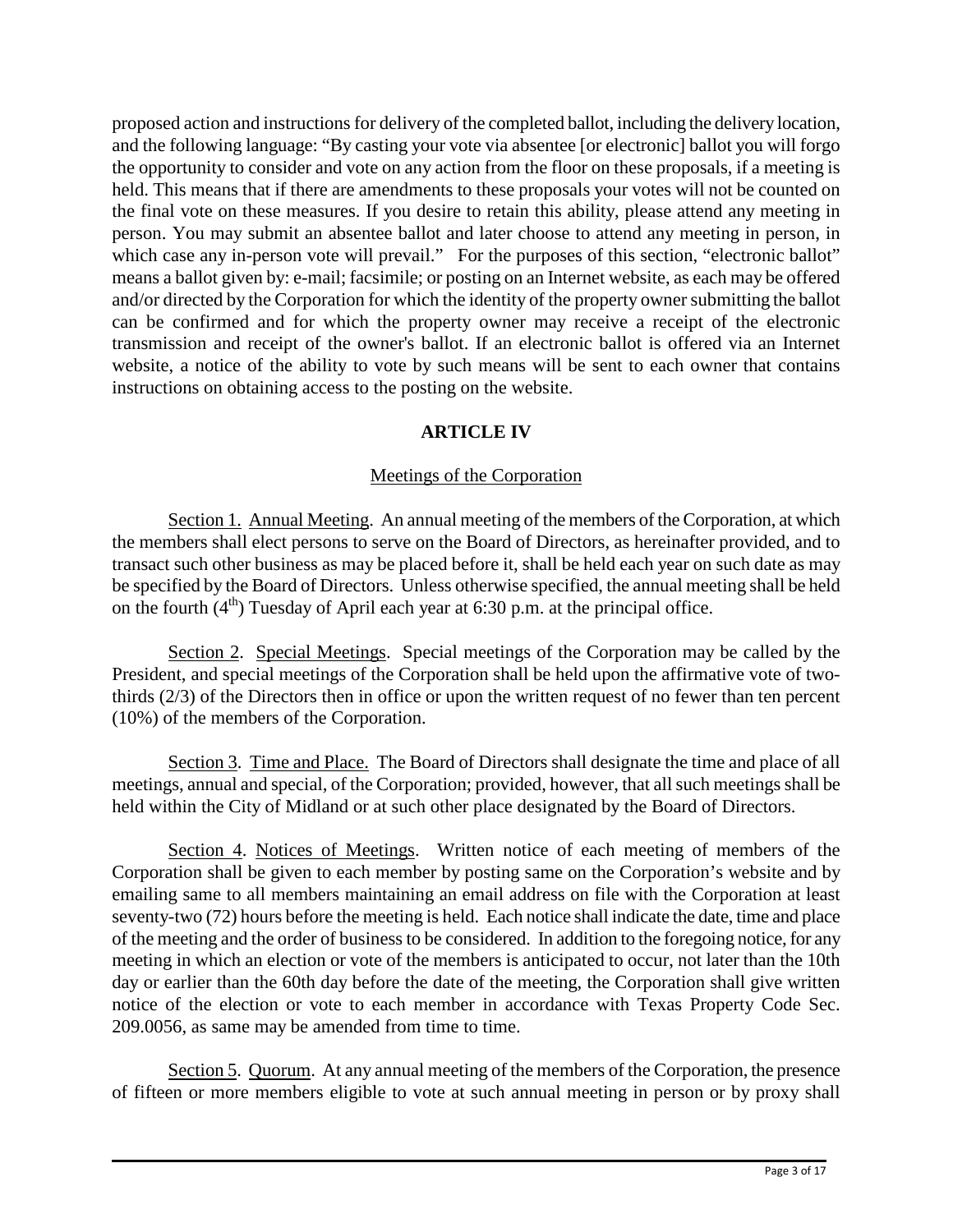constitute a quorum. At any special meeting of the members of the Corporation, the presence in person or by proxy of members holding ten percent (10%) of the votes eligible to vote at such meeting shall constitute a quorum.

# **ARTICLE V**

### Board of Directors

Section 1. General Powers. The activities, affairs and property of the Corporation shall be managed and controlled by a Board of Directors who shall have and may exercise all the powers of the Corporation (including the power to enforce the Restrictions and Covenants applicable to Grassland Estates subdivision and to adopt rules and regulations setting forth the procedures to be followed in connection with such enforcement) except as otherwise reserved to the member by law, by the Articles of Incorporation or by these Bylaws. (As amended on April 20, 1998)

If an owner of any home, Lot or building site fails to abide by the restrictions, covenants, stipulations, obligations or provisions applicable to Grassland Estates subdivision, and if such failure or default continues uncured for ten (10) days after written notice thereof mailed to an owner of the home, Lot or building site at the owner's last known address, the Corporation may impose monthly fines upon the property in amounts determined by the Board of Directors or the Corporation or its agent(s), may go upon such home, Lot or building site and correct the default, and the Corporation shall not be guilty of any manner of trespass or liability to the owner(s) in any respect as a result thereof. The owner(s) shall be jointly and severally obligated to reimburse the Corporation for all expenses incurred by it in performing such work, and the amount to be reimbursed shall bear interest at the rate of one and one half percent (1½%) per month (but not in excess of the highest lawful rate) from the date such work is performed or caused to be performed by the Corporation until the Corporation is reimbursed by the owner(s) therefore. Monthly fines imposed by the Board of Directors shall be defined and promulgated annually by the Board of Directors. A separate schedule of offenses and fines shall be published at least annually by the Board of Directors and can be revised from time to time at any annual meeting. Any default on the payment of the reimbursement or fines imposed by the Board of Directors shall be secured by a lien against the Lot or building site in the same manner as the Assessments (dues) or Special Assessments.

The ten (10) day notice of violation referenced in the preceding paragraph shall be given to the owner(s) by certified mail, return receipt requested and must describe the violation or property damage that is the basis for the fine and state the amount due the association from the owner. Furthermore, such notice shall (i) inform the owner that the owner has ten (10) days to cure the violation and avoid the fine or suspension unless the owner was given notice and a reasonable opportunity to cure a similar violation within the preceding six months; (ii) that the owner may request a hearing in front of the Board of Directors on or before the 30th day after the date the owner receives the notice; (iii) the owner may have special rights or relief related to the enforcement action under federal law, including the Service members Civil Relief Act (50 U.S.C. app. Section 501 et seq.), if the owner is serving on active military duty, and (iv) that reasonable attorney's fees and other reasonable costs incurred by the Corporation will be charged to the owner if the delinquency or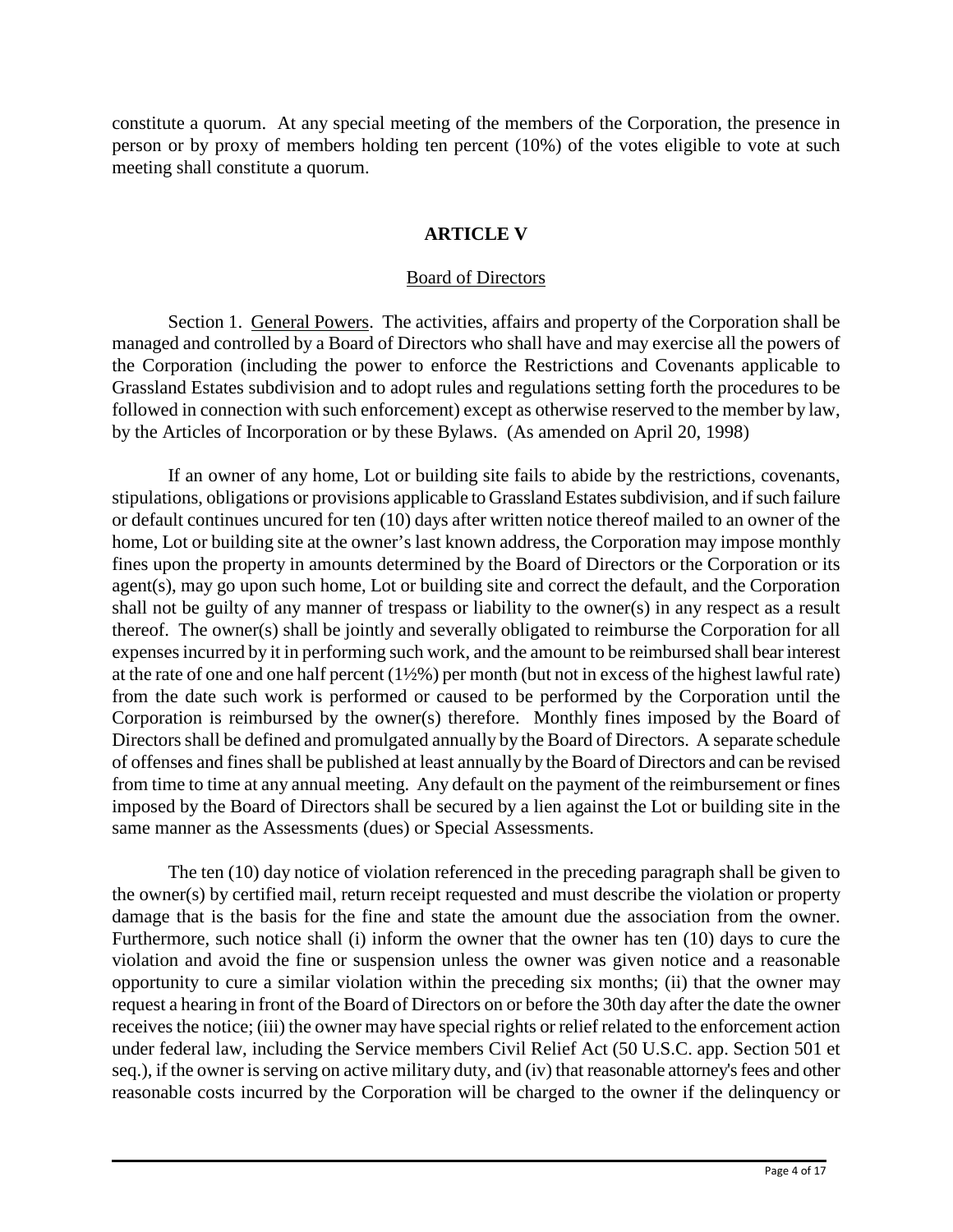violation continues after a date certain.

Alternative Payment Schedule Guidelines. An owner may make partial payments to the Corporation for delinquent regular or special assessments or any other amount owed to the association without accruing additional monetary penalties. (Monetary penalties do not include reasonable costs associated with administering the payment plan or interest.) Such a payment plan shall be as agreed between the Board of Directors and the owner but must comply with the following:

| For amounts less than \$500.00        | between three $(3)$ – five $(5)$ months      |
|---------------------------------------|----------------------------------------------|
| For amounts between \$500 and \$5,000 | between five $(5)$ – twelve $(12)$ months    |
| For amounts more than \$5,000.00      | between three $(3)$ – eighteen $(18)$ months |

The Corporation may not allow a payment plan for any amount that extends more than 18 months from the date of the owner's request for a payment plan. The Corporation is not required to enter into a payment plan with an owner who failed to honor the terms of a previous payment plan during the two years following the owner's default under the previous payment plan.

Priority of Payments. A payment received by the Corporation from an owner shall be applied to the owner's account in the following order of priority:

- (1) any delinquent assessment;
- (2) any current assessment;
- (3) any attorney's fees or third party collection costs incurred by the association associated solely with assessments or any other charge that could provide the basis for foreclosure;
- (4) any attorney's fees incurred by the association that are not subject to (3);
- (5) any fines assessed by the association; and
- (6) any other amount owed to the association.

Section 2. Number, Eligibility, Election and Term of Office. The Board of Directors shall consist of at least three (3), but not more than seven (7), Directors with the number of Directors making up the Board of Directors to be determined from time to time by resolution of the Board of **Directors** 

Members of the Board of Directors shall be elected, as terms expire, at the annual meeting and (except as provided below) shall serve for three (3) year terms and thereafter until their successors have been elected and qualified. Directors need not be members or owners of a Lot.

Of those Directors identified in the Articles of Incorporation one (1) shall serve for three (3) years, one (1) shall serve for four (4) years and one (1) shall serve for five (5) years; this distinction to be made by agreement of such initial Directors and noted in the organizational minutes. Thereafter Directors shall be elected for three (3) year terms.

Section 3. Nominating Committee. Not less than sixty (60) days prior to the date of the annual meeting of the members at which a director or directors are to be elected, the President of the Corporation, with the approval of the Board of Directors, shall appoint a nominating committee consisting of at least three (3), but not more than five (5), members of the Corporation. The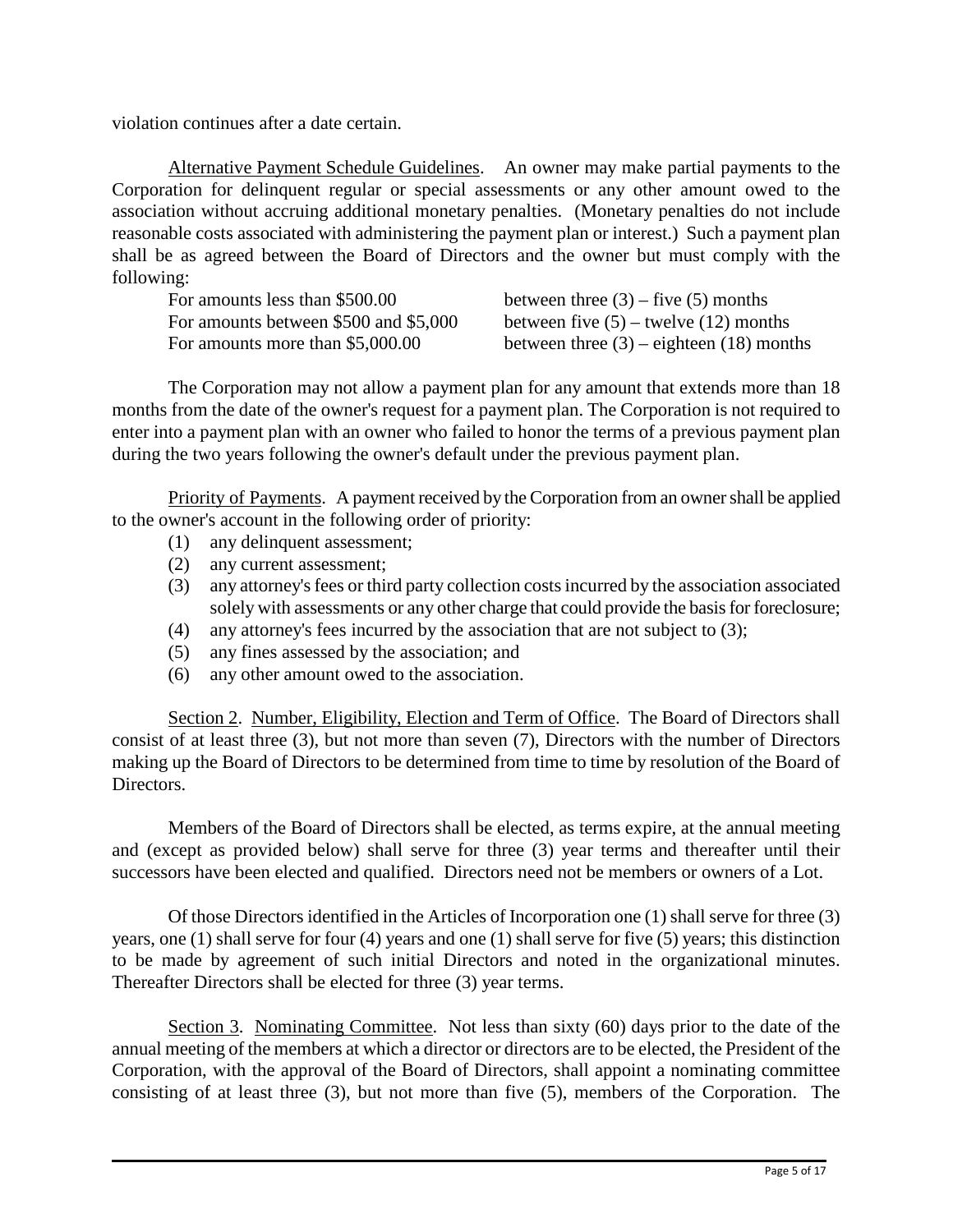nominating committee shall select a candidate or candidates for election to membership on the Board of Directors, such candidate or candidates to be elected at the ensuing annual meeting.

The nominating committee shall obtain the consent of all candidates to having their names submitted for election at the annual meeting. The nominating committee shall, by a majority vote, submit to the Secretary of the Corporation, a written list of their nominees for Directors, which list shall be signed by the chairperson of the committee. Not less than thirty (30) days prior to the annual meeting, the Secretary shall announce the slate to all members of the Corporation, together with the notice of the annual meeting and notice of the nominating procedure as set forth in this Section 3. Any other member may nominate a candidate for Director by filing a petition containing the signatures of ten (10) members of the Corporation with the nominating committee at least fourteen (14) days prior to the annual meeting. All members will be notified in writing of all nominees at least five (5) days prior to the annual meeting. The list of candidates shall be presented by the Secretary to the annual meeting and shall, without motion or further proceedings, constitute a valid nomination of each of the persons listed therein as a nominee for Director. Except as submitted by the nominating committee or as submitted through petition in accordance with this Section 3, no nominations for Directors shall be entitled to be voted upon or otherwise considered at any annual meeting of members. Members of the Board of Directors shall be elected by majority vote of the members in attendance in person or by proxy at the annual meeting.

Section 4. Resignation and Removal. Any Director may resign at any time by giving written notice to the Board of Directors of his or her resignation. Unless indicated in such notice to the contrary, any such resignation shall be effective immediately upon its submission or transmission to the Secretary of the Board of Directors. Any Director may be removed as a Director by the affirmative vote of two-thirds (2/3) of the Directors then in office, at any regular or special meeting called and convened for such purpose, when he or she no longer meets the criteria for such position, for conduct detrimental to the interests of the Corporation, for lack of sympathy with its objectives, or refusal to render reasonable assistance in carrying out those objectives. In addition, any Director who fails to attend three (3) consecutive meetings of the Board of Directors without sufficient excuse may be removed from the Board of Directors by a majority vote of those Directors present at any meeting at which such removal is to be voted upon. Any Director may be removed from the Board, with or without cause, by a majority vote of two-thirds (2/3) of the members of the Corporation. Any Director proposed to be removed, however, shall be entitled to at least ten (10) days notice, in writing and by mail, of the meeting of the Board of Directors at which time such removal is to be voted upon and shall be entitled to appear before and be heard by the Board of Directors at such meeting.

Section 5. Vacancies. Vacancies in the Board of Directors, howsoever existing or arising (except for the failure to hold an election), shall be filled by the affirmative vote of the majority of all remaining Directors then in office. The Board shall act in order to assure that no vacancy exists for more than sixty (60) calendar days. A person elected to fill a vacancy shall be elected to serve the unexpired portion of the term of the person who preceded him or her in that position.

Section 6. Regular Meetings. The Board of Directors shall hold a regular meeting for the purpose of organization, election of officers and the transaction of other business immediately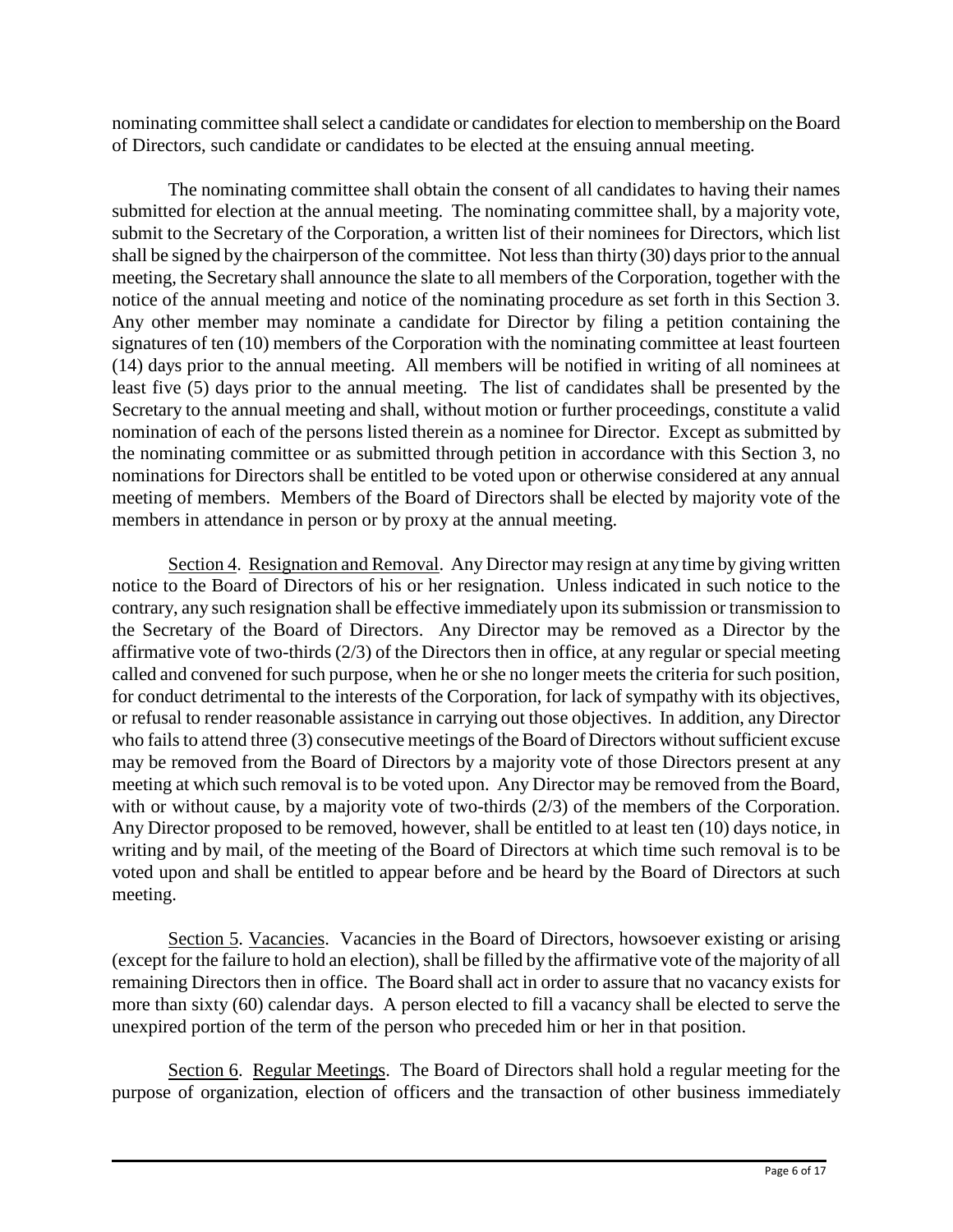following the annual meeting of members. Regular meetings of the Board of Directors will be held at such times as may be fixed from time to time by resolution of the Board of Directors. All regular meetings shall be held within the City of Midland or at such other location designated by the Board of Directors and shall be open to all members of the Corporation.

Section 7. Special Meetings. The President or the Secretary may call a special meeting. Upon a written request by any three (3) Directors, the Secretary shall call a special meeting of the Board of Directors. Special meetings of the Board of Directors shall be held at the principal office of the Corporation or at such other places as may be designated in the notice of such meeting with the City of Midland, Texas. All special meetings shall be open to all members of the Corporation. Notwithstanding the foregoing, the Board of Directors may call Executive Session within any meeting properly called during such time when the meeting may be closed to members as provided by Texas Property Code §209.0051(c).

Section 8. Notice of Meetings. Notice of all meetings of the Board of Directors shall be given by mailing or telephoning the Directors at least five (5) days prior to the meeting, such notice to be directed to the usual business or residence address of the Director (Director's Notice) and by posting such notice as required by law. Any business may be transacted at any meeting of the Board of Directors unless otherwise prohibited in these Bylaws. The attendance of a Director at a meeting shall constitute a waiver by him of Director's Notice of the meeting unless he attends only to object to the transaction of business because the meeting is not lawfully called or convened. Any Director may waive Director's Notice of any meeting by executing a written document before or after such meeting. The purpose of the meeting shall be specified in the notice of the meeting and in any waiver thereof.

Section 9. Chairperson. The President shall preside at all meetings of the Board of Directors, unless the President is absent, in which event, the Vice President shall preside. If both the President and the Vice President are absent, a majority of the Directors then present shall elect a person to preside at the meeting.

Section 10. Quorum and Voting. The majority of the Board of Directors then in office shall constitute a quorum for the transaction of business at any meeting of the Board. A vote of the Directors shall be valid only if taken at a meeting of the Directors at which a quorum is present . No Director may vote by proxy. The act of the majority of the Directors present at a meeting at which a quorum is present shall be the act of the Board of Directors. If less than a majority of the Directors are present at a meeting, a majority of those present may adjourn the meeting to another date and time without the necessity of fulfilling the Director's Notice requirement set out in Section 8 of this Article.

Section 11. Informal Action of Directors. Any action required by law or by these Bylaws to be taken at a meeting of the Board of Directors may be taken without a meeting if a written document of consent setting forth the action taken is signed by all the Directors then in office.

Section 12. Compensation. The officers and Directors shall serve without compensation, but reasonable expenses incurred may be reimbursed when expended for and in the interest of the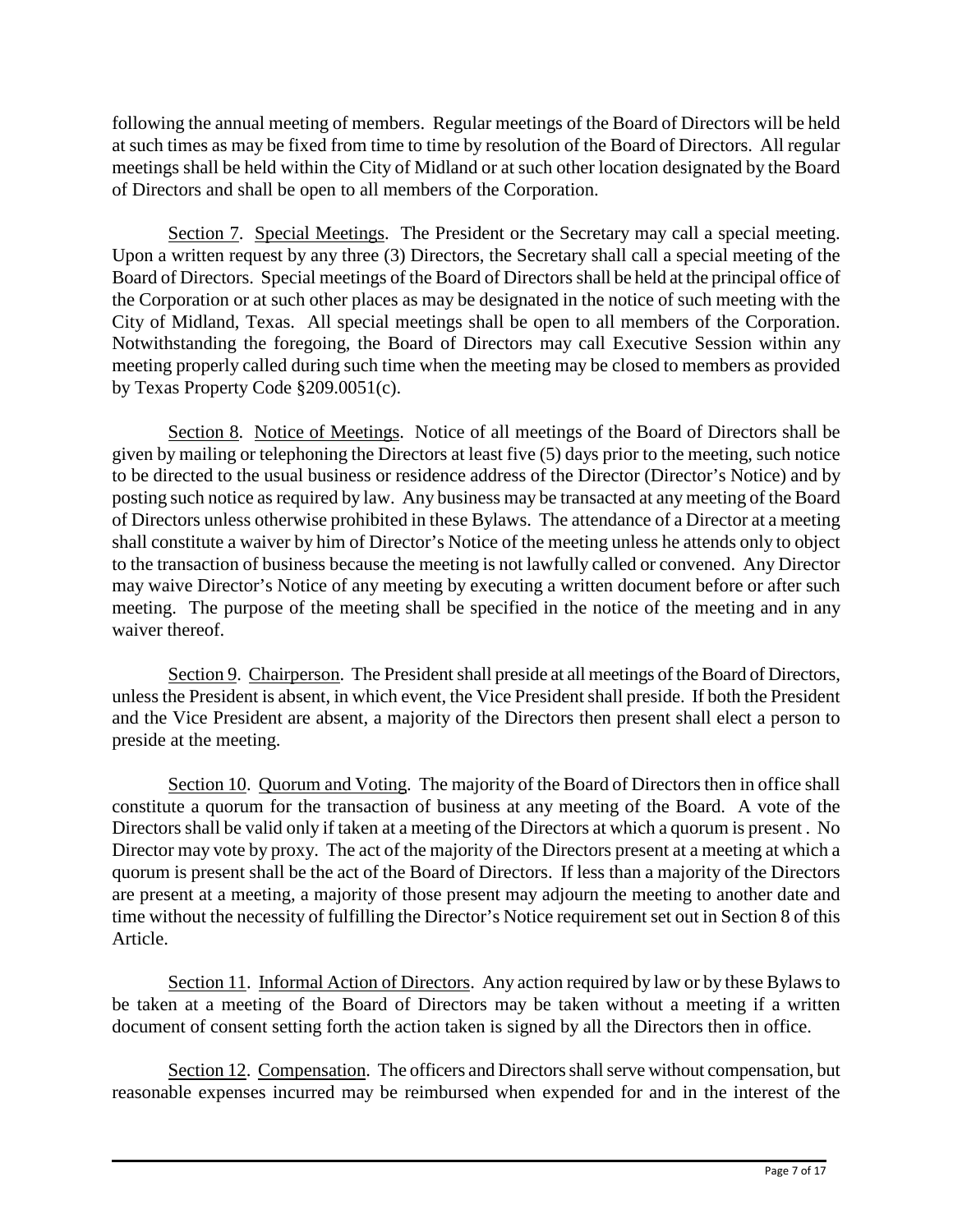Corporation and approved by the Board of Directors by a majority vote of the remaining Directors, excluding the Director seeking reimbursement and any joint owner of such Director otherwise entitled to vote.

# Section 13. Repealed.

Section 14. Committees. The Board of Directors may, by resolution adopted by the affirmative vote of a majority of the Directors then in office, establish and later modify, at any time, such committees as the needs of the Board of Directors or the Corporation may require. Committee members shall be appointed by the President, subject to the approval of a majority of the Board of Directors. Each such committee shall consist of two (2) or more persons and, in the case of those committees having and exercising the authority of the Board of Directors, the majority of such members shall also be Directors of the Corporation. The Board may delegate to any such committee some or all of its powers except those which by law, by the Articles of Incorporation or these Bylaws may not be delegated.

The business of each committee shall be conducted, as far as is possible, in the same manner as is provided in these Bylaws for the Board of Directors. All members of such committees may be removed by the affirmative vote of two-thirds (2/3) of the Directors then in office. Removal shall be governed by the notice and hearing requirements of Section 4 of this Article. The Board of Directors may abolish any such committee at any time. Every committee shall keep a record of business consistent with the office of the committee and the responsibilities as may be assigned to it from time to time by the Board of Directors.

# **ARTICLE VI**

# **Officers**

Section 1. Officers. The officers of the Corporation shall be the President, Vice President, Secretary, and Treasurer, and such other officers as may be elected in accordance with the provisions of this Article. The Board of Directors may elect or appoint such other officers as it shall deem desirable, such officers to possess the authority and perform the duties prescribed, from time to time, by the Board of Directors. Any two or more offices may be held by the same person, except the offices of President and Secretary.

Section 2. Election, Term of Office and Qualification. The officers of the Corporation shall be elected annually by the Board of Directors at the regular annual meeting of the Board of Directors. If the election of the officers shall not be held at such meeting, the election shall be held as soon thereafter as may be conveniently accomplished. New offices may be created and filled at any meeting of the Board of Directors. Each officer shall hold office until his successor shall have been duly elected and shall have qualified. Officers of the Corporation may also serve the Corporation as Directors concurrently with their service as officers.

Section 3. Vacancies. A vacancy in any office because of death, resignation, disqualification or otherwise may be filled by the Board of Directors for the unexpired portion of the term.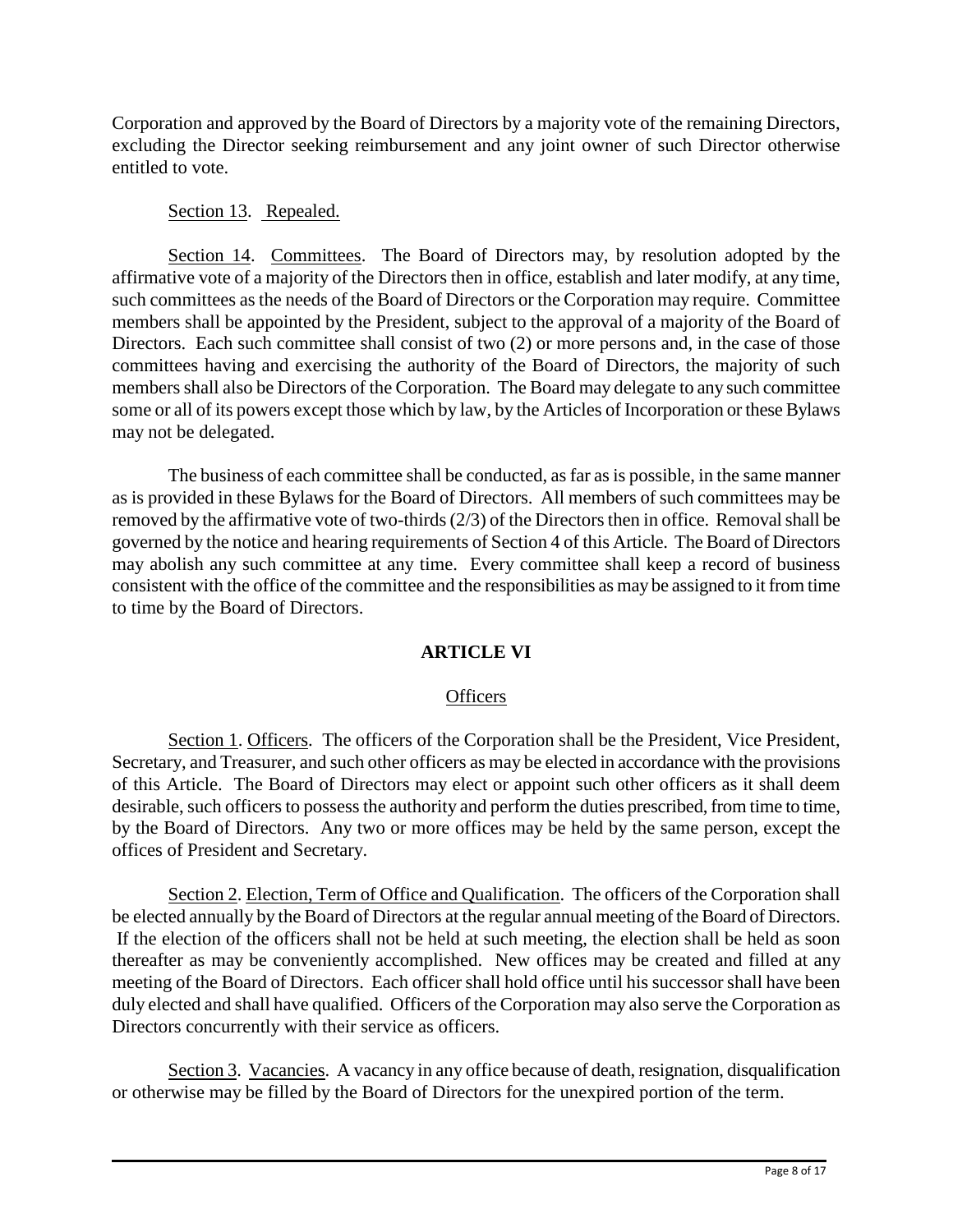Section 4. President. The President shall be the chief executive officer of the Corporation and shall in general supervise and control all of the business and affairs of the Corporation. He or she shall preside at all meetings of the Board of Directors. The President may sign, with the Secretary or any other proper officer of the Corporation authorized by the Board of Directors, any contracts or other instrument which the Board of Directors has authorized to be executed, except in cases where the signing and execution thereof shall be expressly delegated by the Board of Directors or by these Bylaws or by statute to some other officer or agent of the Corporation; and in general, he or she shall perform all duties incident to the office of Chairman and such other duties as may be prescribed by the Board of Directors from time to time.

Section 5. Vice President. At the request of the President, or in the event of the President's absence or disability, the Vice President shall perform the duties and possess and exercise the powers of the President and shall have such other duties as may be assigned by the Board of Directors.

Section 6. Secretary. The Secretary shall have charge of such books, documents and papers as the Board of Directors may determine. The Secretary or a designee shall attend and keep the minutes of all meetings of the Corporation and the Board of Directors, and shall keep an up-to-date record containing the names, alphabetically arranged, of all persons who are members of the Corporation, showing their places of residence. Such books shall be open for inspection at all reasonable times as may be prescribed by law. The Secretary may sign with the President or Vice President, in the name of and on behalf of the Corporation, any documents authorized by the Board of Directors; shall in general, perform all the duties incident to the office of Secretary, subject to the control of the Board of Directors; and shall do and perform such other duties as may be assigned to him or her from time to time by the Board of Directors.

Section 7. Treasurer. The Treasurer shall receive, hold and disburse, or cause to be so handled, all funds of the Corporation as provided herein. The Treasurer shall cause the funds of the Corporation to be deposited in such banks, savings and loan associations, trust companies, or other depositories as designated by the Board of Directors and permitted by law; shall keep or cause to be kept, a full account of all monies received and paid out; and shall make a report of the same and of all funds and securities in his or her custody at the annual meeting and at such other times as the President or Board of Directors may require. If required by the Board of Directors, the Treasurer shall give a bond for the faithful discharge of his or her duties in such sum and with such surety or sureties as the Board of Directors shall determine.

Section 8. Removal. Any officer may be removed from office by the affirmative vote of two-thirds (2/3) of all of the Directors then in office at any regular or special meeting called for that purpose or for nonfeasance, malfeasance or misfeasance, for conduct detrimental to the interests of the Corporation, for lack of sympathy with its objectives or for refusal to render reasonable assistance in carrying out its purposes. Any officer proposed to be removed shall be entitled to at least ten (10) days notice in writing by mail of the meeting of the Board of Directors at which time such removal is to be voted upon, and such officer shall be entitled to appear before and be heard by the Board of Directors at such meeting. Notwithstanding the foregoing, in the event of an accusation of malfeasance, misappropriation of funds or actual fraud, an officer may be suspended by three (3)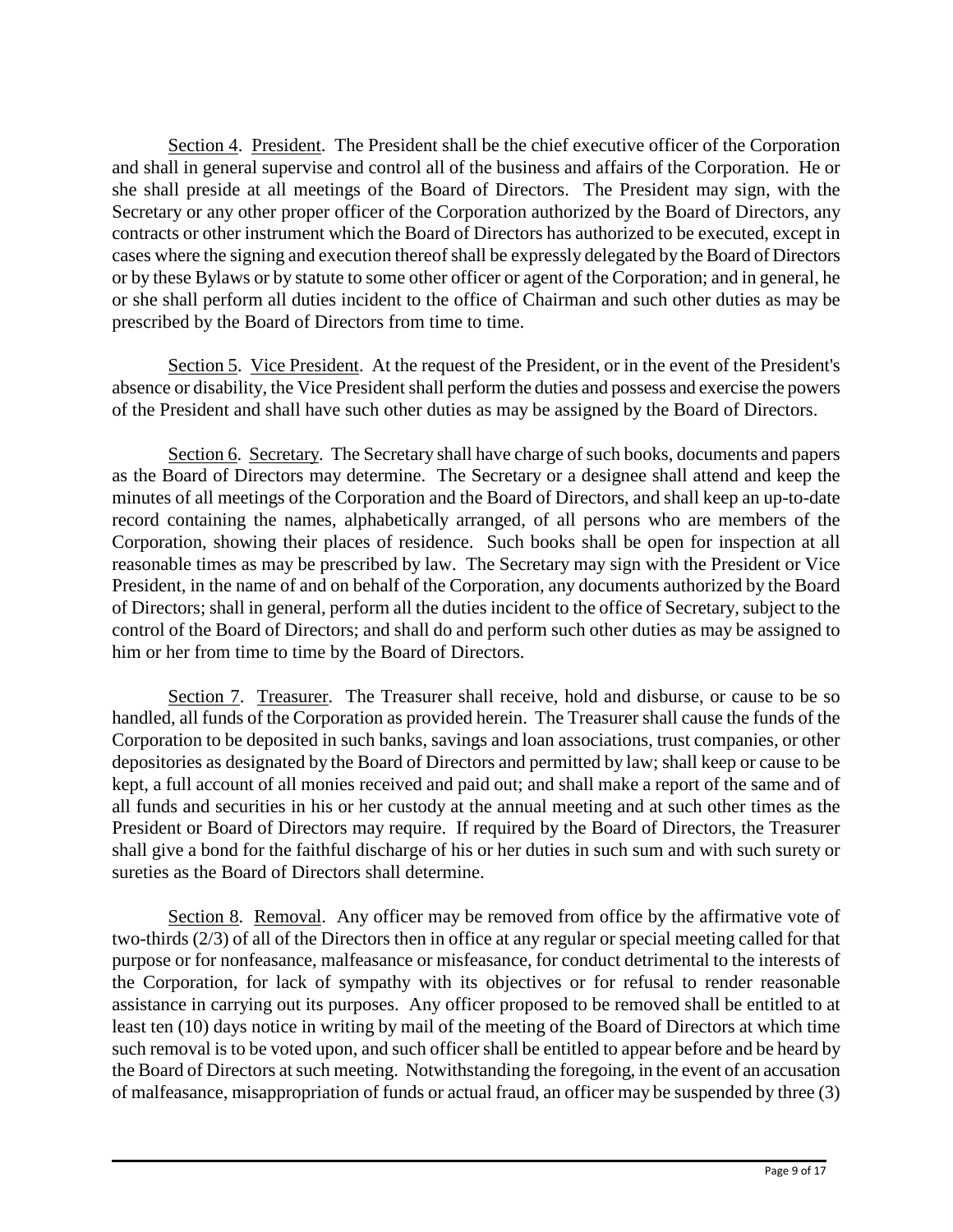directors pending the meeting for removal, which shall be called within fifteen (15) days of suspension.

## **ARTICLE VII**

### Corporate Employees

Section 1. Executive Director. The Board of Directors of the Corporation may, at the Board's sole discretion, appoint an Executive Director whose appointment and removal shall require a two-thirds (2/3) vote of the Board. Removal shall be governed by the notice and hearing requirements of Section 8 of Article VI. The Executive Director shall attend to and be responsible for the day to day administration of the Corporation subject only to the general supervision and control of the President, Executive Committee and the Board of Directors, and shall have such supervisory and managerial powers in the conduct of the business of the Corporation as shall be conferred upon him or her by the Board of Directors from time to time or as shall be delegated to the Executive Director with the consent of the Board. The Executive Director shall attend all meetings of the Board of Directors but shall not be deemed a member of the Board of Directors or of the Executive Committee or an officer of the Corporation. The Executive Director need not be a Member.

Section 2. Other Employees. The Board of Directors may authorize the employment of such additional full or part-time employees as are needed to carry out the programs and business of the Corporation. The Board of Directors shall enter into contracts of employment and set the compensation and other conditions of employment of such employees on behalf of the Corporation. Such employees need not be members of the Corporation.

## **ARTICLE VIII**

## Corporate Seal

The Corporation may, if it so chooses, have a corporate seal.

# **ARTICLE IX**

## Amendments

Section l. The Bylaws. These bylaws may be amended at a regular or special meeting of the members called for such purpose by a vote of a quorum of the members present in person or by proxy.

Section 2. The Articles of Incorporation. The Articles of Incorporation may be amended at a regular or special meeting of the members called for such purpose by a vote of a quorum of the members present in person or by proxy.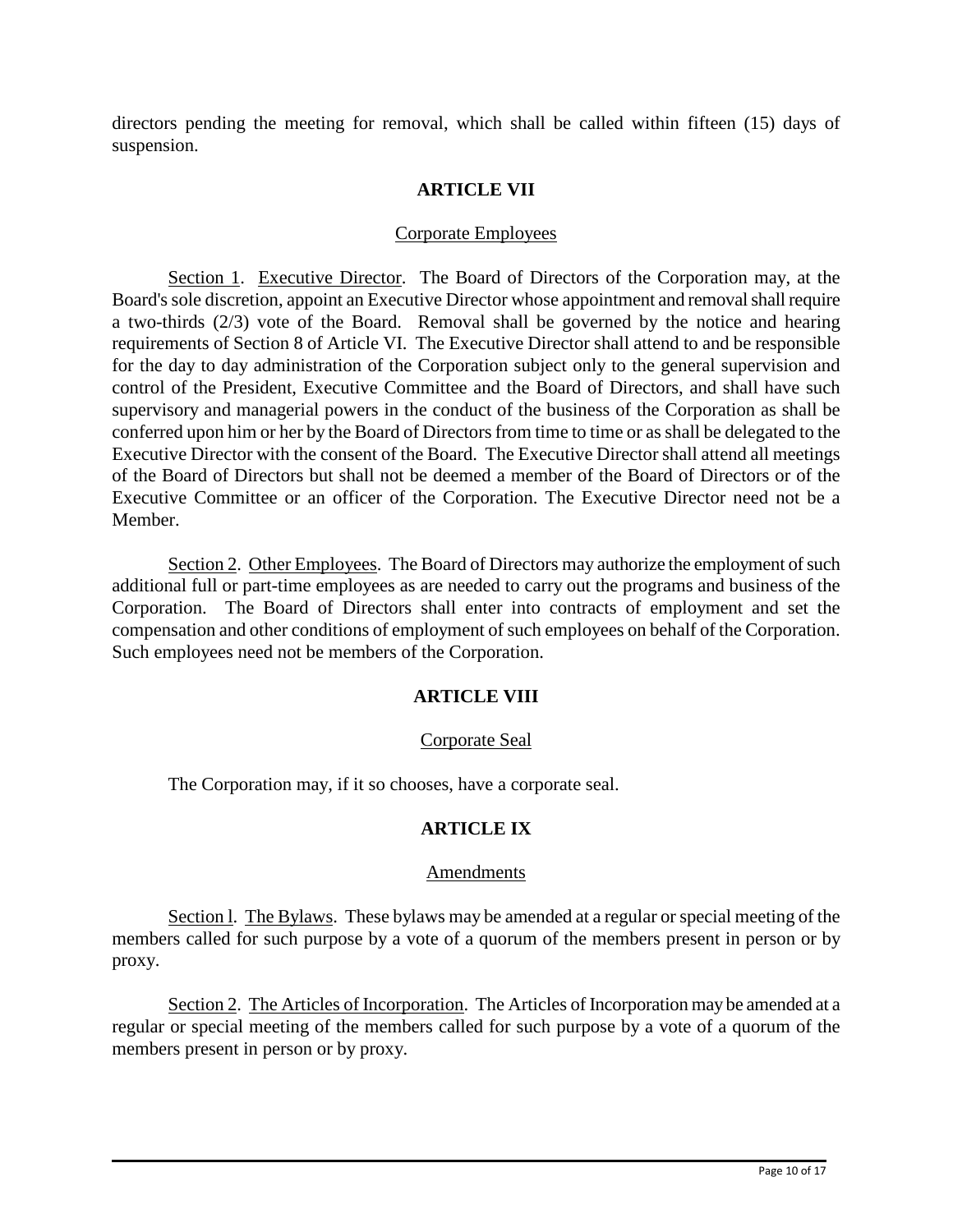# **ARTICLE X**

## Fiscal Year

Unless otherwise determined by the Board of Directors, the fiscal year of the Corporation shall begin on January 1 of each year and end on December 31 of that same year.

# **ARTICLE XI**

### Funding

Section 1. Raising of Funds. The Board of Directors shall be primarily responsible for the raising of funds to finance the operations of the Corporation. The Board may accept on behalf of the Corporation any contribution, gift, bequest or devise for the general purposes or for any special purpose of the Corporation. Additionally, the Board of Directors shall be responsible for determining the time and amount of all assessments and dues to be charged to and paid by the members of the Corporation.

Section 2. Distribution of Funds. The Board of Directors shall determine the use, applicability and manner in which all Corporation funds shall be expended.

Section 3. Accounting. The Board of Directors shall be responsible for the preparation of a written operating budget for each fiscal year and an account of the expenditure of funds for the prior fiscal year. The Board of Directors may, in its discretion, have the books and records of the Corporation audited periodically by a qualified independent auditor.

Section 4. Investment. The Corporation shall have the right to retain all or part of any securities or property acquired by it in whatever manner, and to invest and reinvest any funds held by it according to the judgment and discretion of the Directors so long as all investment and reinvestment of funds complies with Section 501 through Section 528 of the Internal Revenue Code of 1986, as amended.

Section 5. Checks, Drafts and Corporation Indebtedness. All checks, drafts or orders for payment of money, notes or other evidence of indebtedness issued in the name of the Corporation shall be signed by such officers or other persons, as shall from time to time be determined by the Board of Directors.

## **ARTICLE XII**

## Prohibited Activities

No substantial part of the activities of the Corporation shall be the carrying on of propaganda or otherwise attempting to influence legislation, and the Corporation shall not participate in or intervene in (including the publishing or distribution of statements) any political campaign on behalf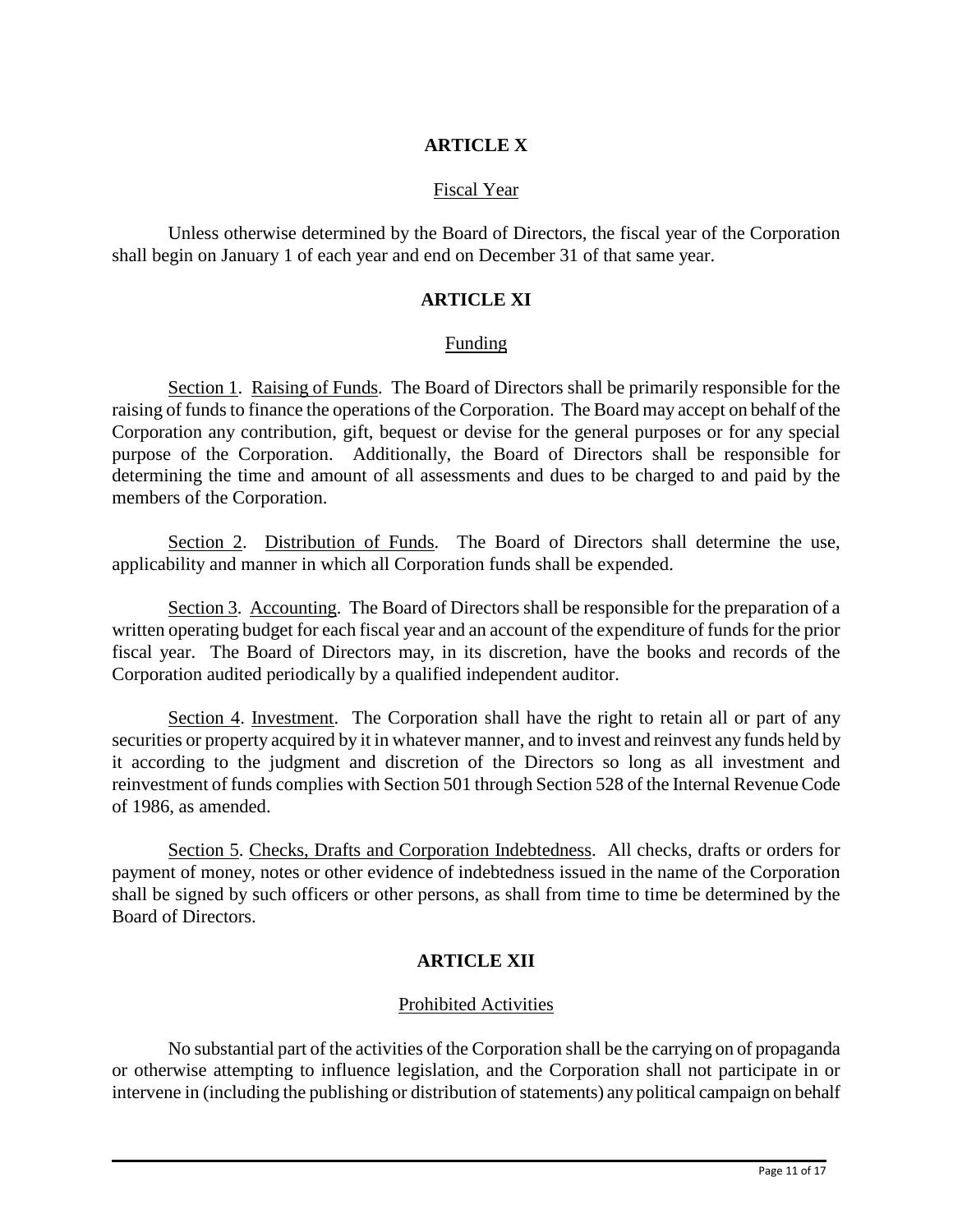of any candidate for public office. Notwithstanding any other provision of these Bylaws or of the Corporation's Articles of Incorporation, the Corporation shall not carry on any other activities not permitted to be carried on by a Corporation exempt from federal income tax under Section 501 through Section 528 of the Internal Revenue Code of 1986 (or the corresponding provision of any future United States Internal Revenue law).

# **ARTICLE XIII**

## **Contracts**

Except as otherwise provided in these Bylaws, the Board of Directors may authorize any Director, officer, member, employee or other agent of the Corporation to enter into any contract or execute and deliver any instrument in the name of and on behalf of the Corporation, and such authority may be general or confined to a specific instance. Unless so authorized in these Bylaws or by the Board of Directors, no Director, officer, agent, committee or employee shall have any power or authority to bind the Corporation by any contract or engagement or to pledge its credit or render it liable for any purpose or for any amount.

# **ARTICLE XIV**

# Prohibition Against Sharing in Corporate Funds

No Director, officer, member, agent, employee or any other private individual shall receive, at any time, any of the net earnings from the operations of the Corporation, provided that this shall not prevent payment to any such person of such reasonable compensation for services rendered to or for the Corporation in effecting any of its purposes as are authorized by these Bylaws and as approved by the Board of Directors. Further, no such person shall be entitled to share in the distribution of any of the corporate assets upon the dissolution of the Corporation.

## **ARTICLE XV** Dissolution

This Corporation shall be perpetual but may be dissolved at any time by the action of the Board of Directors and by the members of the Corporation as set forth in the Texas Property Code and Texas Business Organizations Code and as that such codes may from time to time be amended. All members of the Corporation shall be deemed to have expressly consented and agreed that, upon dissolution or winding up of the affairs of the Corporation, whether voluntary or involuntary, the assets of the Corporation, after all debts have been satisfied, then remaining in the hands of the Directors, shall be distributed, transferred, conveyed, delivered and paid over exclusively for the purposes of the Corporation in such amounts as the Directors may determine, or as may be determined by a court of competent jurisdiction upon application of the Directors.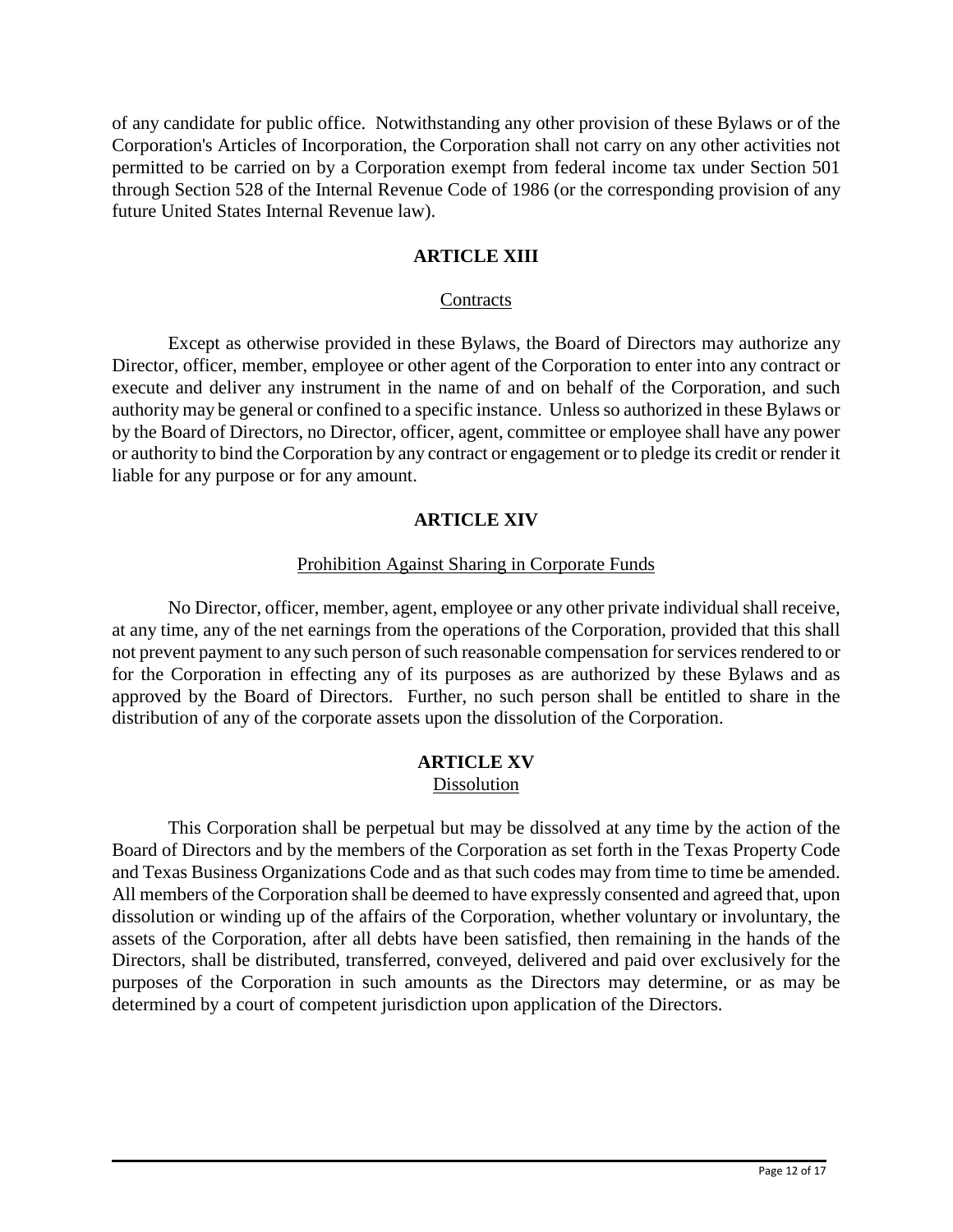# **ARTICLE XVI**

## Conflict of Interest

All loans and other transactions shall be conducted at arm's length and shall not violate the proscriptions in the Corporation's Articles of Incorporation, these Bylaws or any other applicable prohibition against the Corporation's use or application of its funds for private benefit. No such loan or transaction shall be entered into if it would result in denial of or loss of tax exempt or partial tax exempt status under Section 503 or 504 of the Internal Revenue Code and its regulations as they now exist or as they may be hereafter amended.

The service of individuals as Officers and/or Directors of this Corporation while also serving as Officers and/or Directors of SBC Corporation shall not be deemed a conflict of interest.

# **ARTICLE XVII**

# Books and Records

The Corporation shall keep correct and complete books and records of accounts and shall keep minutes of the proceedings of its members, Board of Directors and committees having any of the authority of the Board of Directors, and shall keep a record giving the names and addresses of the members entitled to vote. All books and records of the Corporation may be inspected by any member, or his agent or attorney, for any proper purpose at any reasonable time, other than these such records deemed confidential by law.

For access, inspection or copying of the Corporation's records hereunder, an owner or the owner's authorized representative must submit a written request for access or information under by certified mail, with sufficient detail describing the Corporation's books and records requested, to the mailing address of the association or authorized representative as reflected on the most current management certificate filed under Texas Property Code Section 209.004. The request must contain an election either to inspect the books and records before obtaining copies or to have the property owners' association forward copies of the requested books and records. If an inspection is requested, the Corporation, on or before the 10th business day after the date the association receives the request, shall send written notice of dates during normal business hours that the owner may inspect the requested books and records to the extent those books and records are in the possession, custody, or control of the association. If copies of identified books and records are requested, the Corporation shall, to the extent those books and records are in the possession, custody, or control of the association, produce the requested books and records for the requesting party on or before the 10th business day after the date the association receives the request. If the Corporation is unable to produce the books or records requested on or before the 10th business day after the date the association receives the request, the association must provide to the requestor written notice that informs the requestor that the association is unable to produce the information on or before the 10th business day after the date the association received the request and states a date by which the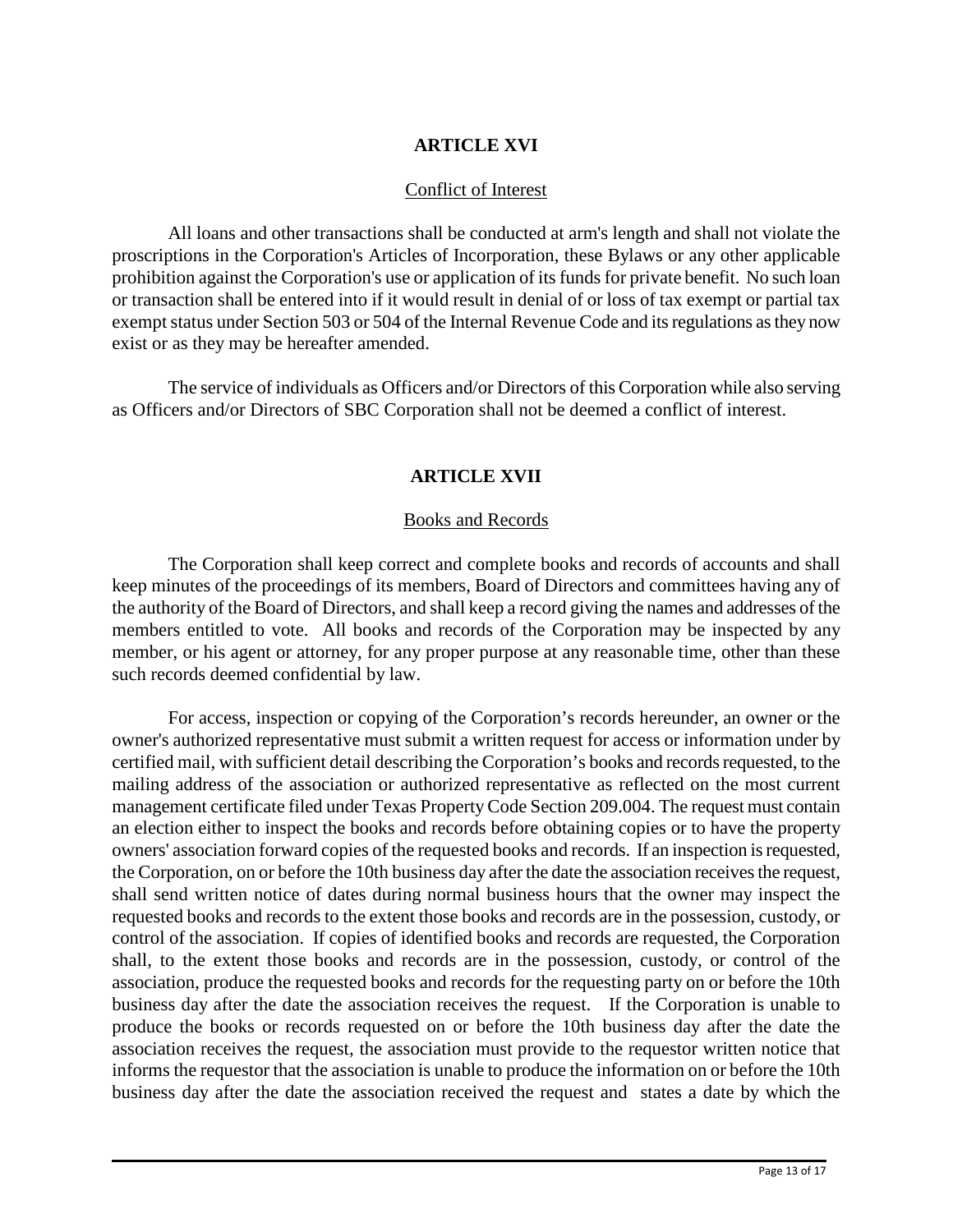information will be sent or made available for inspection to the requesting party that is not later than the 15th business day after the date notice is given. The Corporation may produce the books and records requested hereunder in hard copy, electronic, or other format reasonably available to the association.

Records production and copying policy. The Corporation shall charge the lesser of the (i) maximum amount permitted by applicable law or (ii) \$0.10 per page per copy regardless of the number of pages or copies requested and an additional \$15 per hour labor charge for any complication comprising more than fifty pages (for the actual time incurred to locate, compile, manipulate data, and reproduce the requested information for the compilation, production, and reproduction of information requested under this section). The Corporation shall require advance payment of the estimated costs of compilation, production, and reproduction of the requested information. If the estimated costs are lesser or greater than the actual costs, the Corporation shall submit a final invoice to the owner on or before the 30th business day after the date the information is delivered. If the final invoice includes additional amounts due from the owner, the additional amounts, if not reimbursed to the association before the 30th business day after the date the invoice is sent to the owner, may be added to the owner's account as an assessment. If the estimated costs exceeded the final invoice amount, the owner is entitled to a refund, and the refund shall be issued to the owner not later than the 30th business day after the date the invoice is sent to the owner.

The foregoing notwithstanding, the Corporation is not required to release or allow inspection of any books or records that identify the dedicatory instrument violation history of an individual owner of an association, an owner's personal financial information, including records of payment or nonpayment of amounts due the association, an owner's contact information, other than the owner's address, or information related to an employee of the association, including personnel files, unless upon express written approval of the affected owner or a court orders the release of the books and records or orders that the books and records be made available for inspection. Information may be released in an aggregate or summary manner that would not identify an individual property owner.

The Corporation shall retain records as follows:

- certificates of formation, bylaws, restrictive covenants, and all amendments to the certificates of formation, bylaws, and covenants shall be retained permanently;
- financial books and records shall be retained for seven years;
- account records of current owners shall be retained for five years;
- contracts with a term of one year or more shall be retained for four years after the expiration of the contract term;
- minutes of meetings of the owners and the board shall be retained for seven years; and
- tax returns and audit records shall be retained for seven years.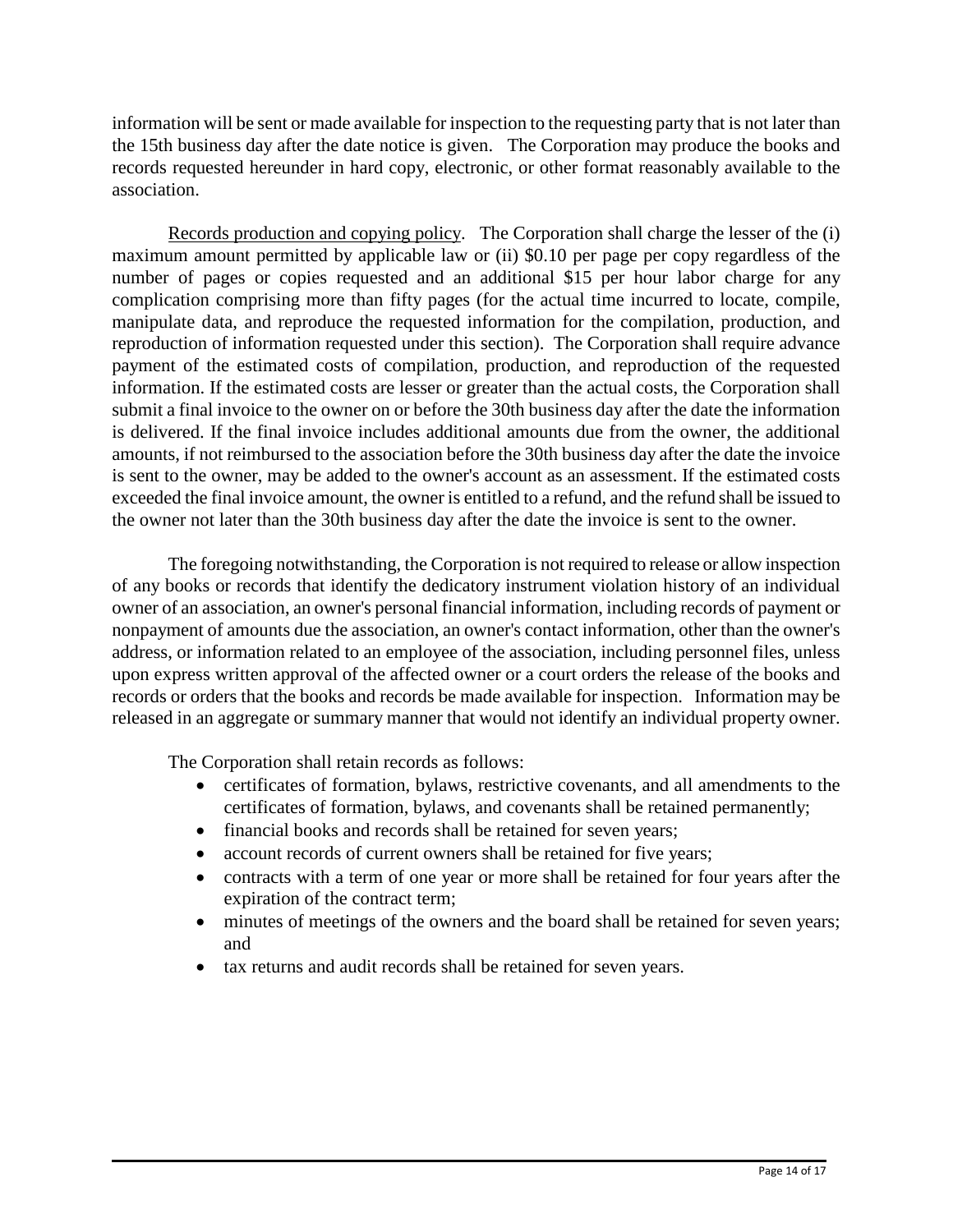## **ARTICLE XVIII**

#### Restrictions and Covenants

In the case of any conflict between these by-laws and the Restrictions and Covenants, the Restrictions and Covenants, as may have been or may be amended, shall control.

## **ARTICLE XIX**

#### Indemnification

The Corporation shall indemnify every Director, officer, agent and employee of the Corporation and his or her heirs, executors and administrators against all expenses reasonably incurred by such person in connection with any action, suit or proceeding to which he or she may be a party by reason of his or her having been a Director, officer, agent or employee of the Corporation to the full extent permitted by law, provided such person shall not have been guilty of gross negligence or misconduct in respect of the matter in which indemnity is sought.

IN WITNESS WHEREOF, GRASSLAND ESTATES HOMEOWNERS ASSOCIATION, has caused this declaration to the executed as of the  $31<sup>ST</sup>$  day of January, 2013.

**GRASSLAND ESTATES HOMEOWNERS ASSOCIATION** 

TOM KNITTLE, President

This instrument was acknowledged before me this 31<sup>ST</sup> day of January, 2013 by TOM KNITTLE, President of GRASSLAND ESTATES HOMEOWNERS ASSOCIATION, a Texas corporation, in the capacity therein stated.

(SEAL)



Pam Lacy

NOTARY PUBLIC IN AND FOR

THE STATE OF TEXAS